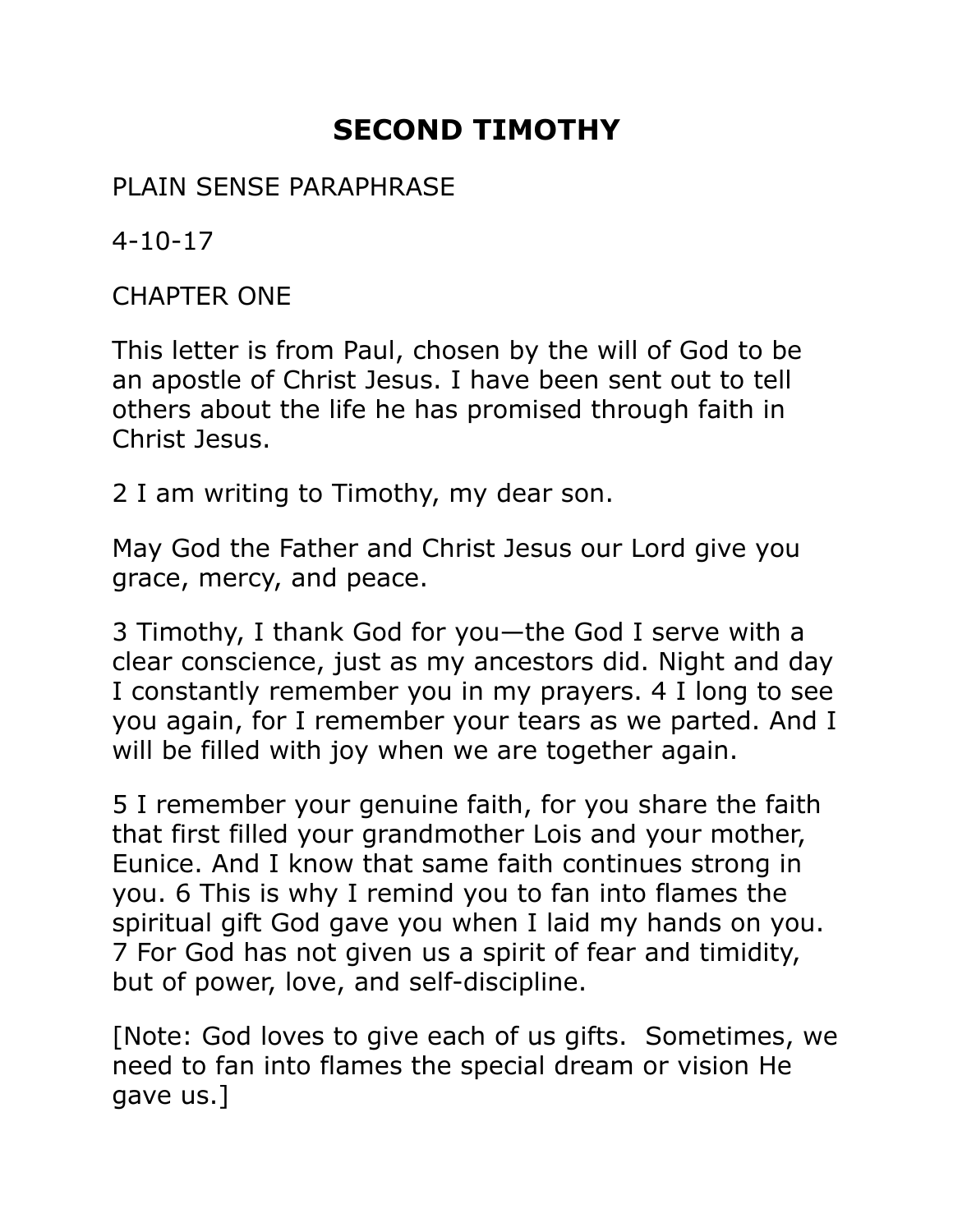8 So never be ashamed to tell others about our Lord. And don't be ashamed of me, either, even though I'm in prison for him. With the strength God gives you, be ready to suffer with me for the sake of the Good News. 9 For God saved us and called us to live a holy life. He did this, not because we deserved it, but because that was his plan from before the beginning of time—to show us his grace through Christ Jesus. 10 And now he has made all of this plain to us by the appearing of Christ Jesus, our Savior. He broke the power of death and illuminated the way to life and immortality through the Good News. 11 And God chose me to be a preacher, an apostle, and a teacher of this Good News.

12 That is why I am suffering here in prison. But I am not ashamed of it, for I know the one in whom I trust, and I am sure that he is able to guard what I have entrusted to him - [my life, my soul, my friends, and my ministry?] - until the day of his return.

13 Hold on to the pattern of wholesome teaching you learned from me—a pattern shaped by the faith and love that you have in Christ Jesus. 14 Through the power of the Holy Spirit who lives within us, carefully guard the precious truth that has been entrusted to you.

15 As you know, everyone from the province of Asia has deserted me—even Phygelus and Hermogenes.

16 May the Lord show special kindness to Onesiphorus and all his family because he often visited and encouraged me. He was never ashamed of me because I was in chains. 17 When he came to Rome, he searched everywhere until he found me. 18 May the Lord show him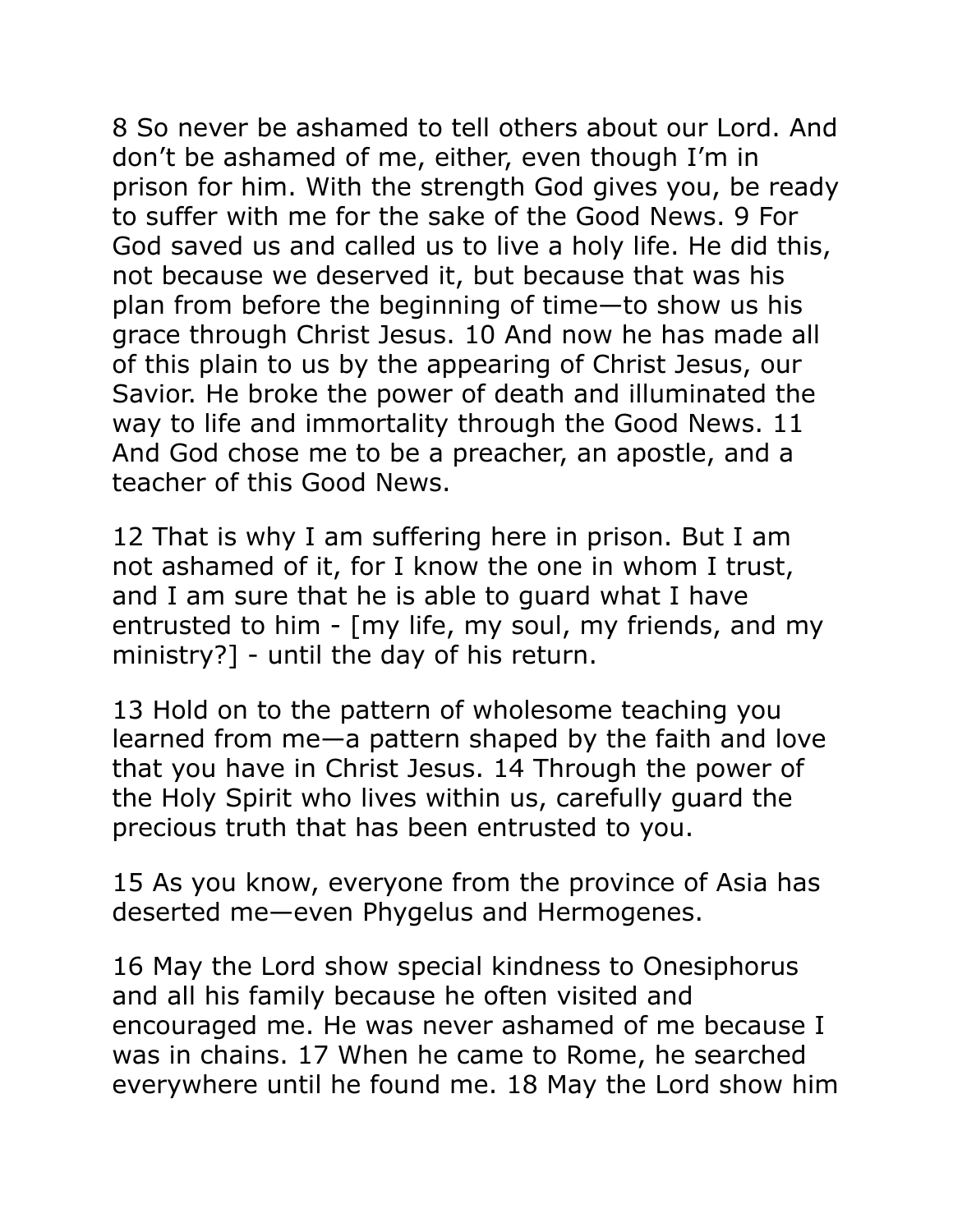special kindness on the day of Christ's return. And you know very well how helpful he was in Ephesus.

## SECOND TIMOTHY 2

Timothy, my dear son, be strong through the grace that God gives you in Christ Jesus. 2 You have heard me teach things that have been confirmed by many reliable witnesses. Now teach these truths to other trustworthy people who will be able to pass them on to others.

3 Endure suffering along with me, as a good soldier of Christ Jesus. 4 Soldiers don't get tied up in the affairs of civilian life, for then they cannot please the officer who enlisted them. 5 And athletes cannot win the prize unless they follow the rules. 6 And hardworking farmers should be the first to enjoy the fruit of their labor. 7 Think about what I am saying. The Lord will help you understand all these things.

8 Always remember that Jesus Christ, a descendant of King David, was raised from the dead. This is the Good News I preach. 9 And because I preach this Good News, I am suffering and have been chained like a criminal. But the word of God cannot be chained. 10 So I am willing to endure anything if it will bring salvation and eternal glory in Christ Jesus to those God has chosen.

[2-1-18 Note: This verse can apply to us today who are 'enduring', against our wills, the corruption and ungodliness in today's world. We would much rather be raptured, but we are willing to endure life down here for as long as it takes for God to bring all of His elect on this earth to Himself. Any amount of suffering we may have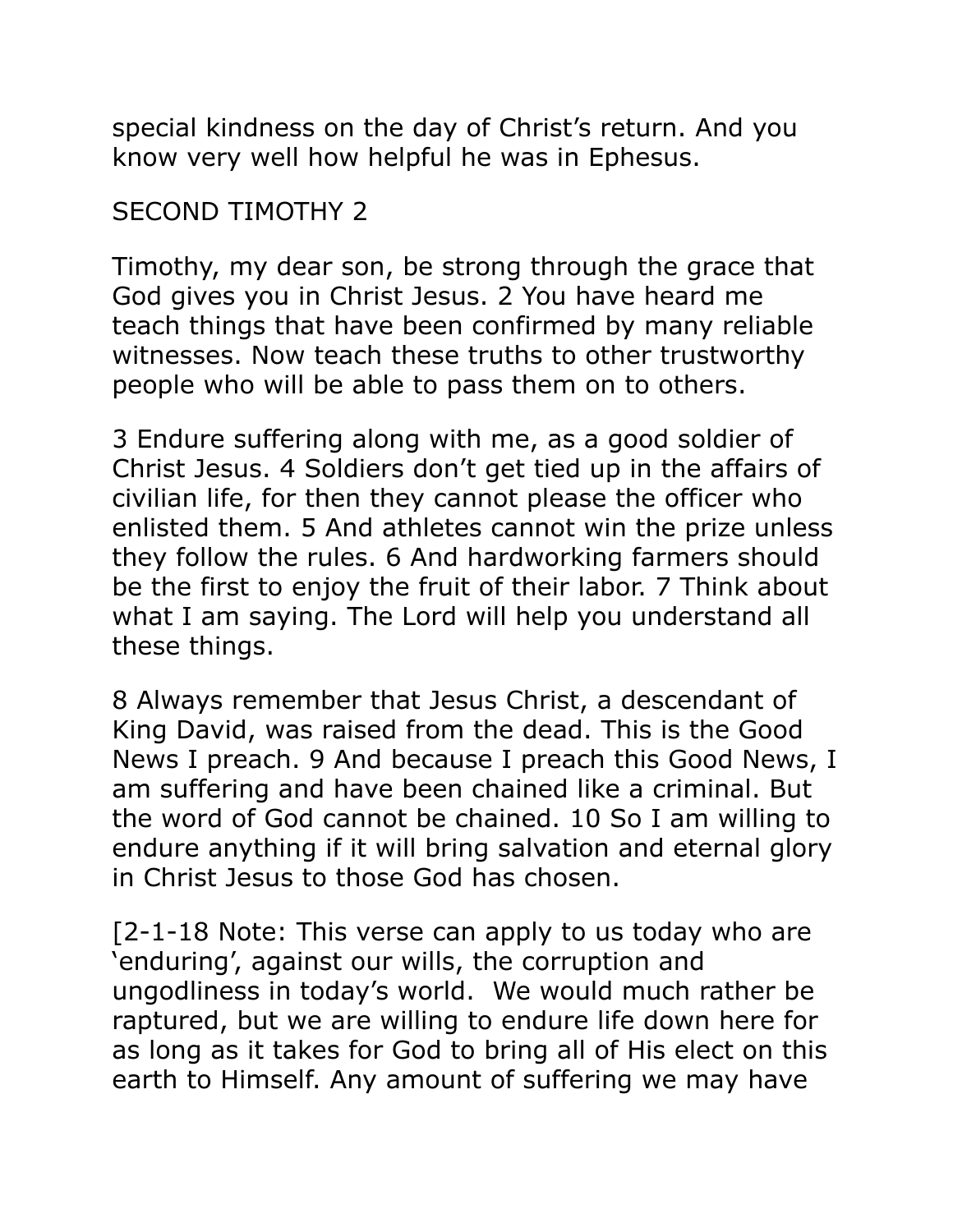to endure down here is well worth it for the sake of waiting for those yet to be saved; for even one more person getting saved somewhere on this earth.]

11 This is a trustworthy saying:

If we die with him,

we will also live with him.

12 If we endure hardship,

we will reign with him.

If we deny him,

he will deny us.

13 If we are unfaithful,

he remains faithful,

for he cannot deny who he is.

14 Remind everyone about these things, and command them in God's presence to stop fighting over words. Such arguments are useless, and they can ruin those who hear them.

15 Work hard so you can present yourself to God and receive his approval. Be a good worker, one who does not need to be ashamed and who correctly explains the word of truth. 16 Avoid worthless, foolish talk that only leads to more godless behavior. 17 This kind of talk spreads like cancer, as in the case of Hymenaeus and Philetus. 18 They have left the path of truth, claiming that the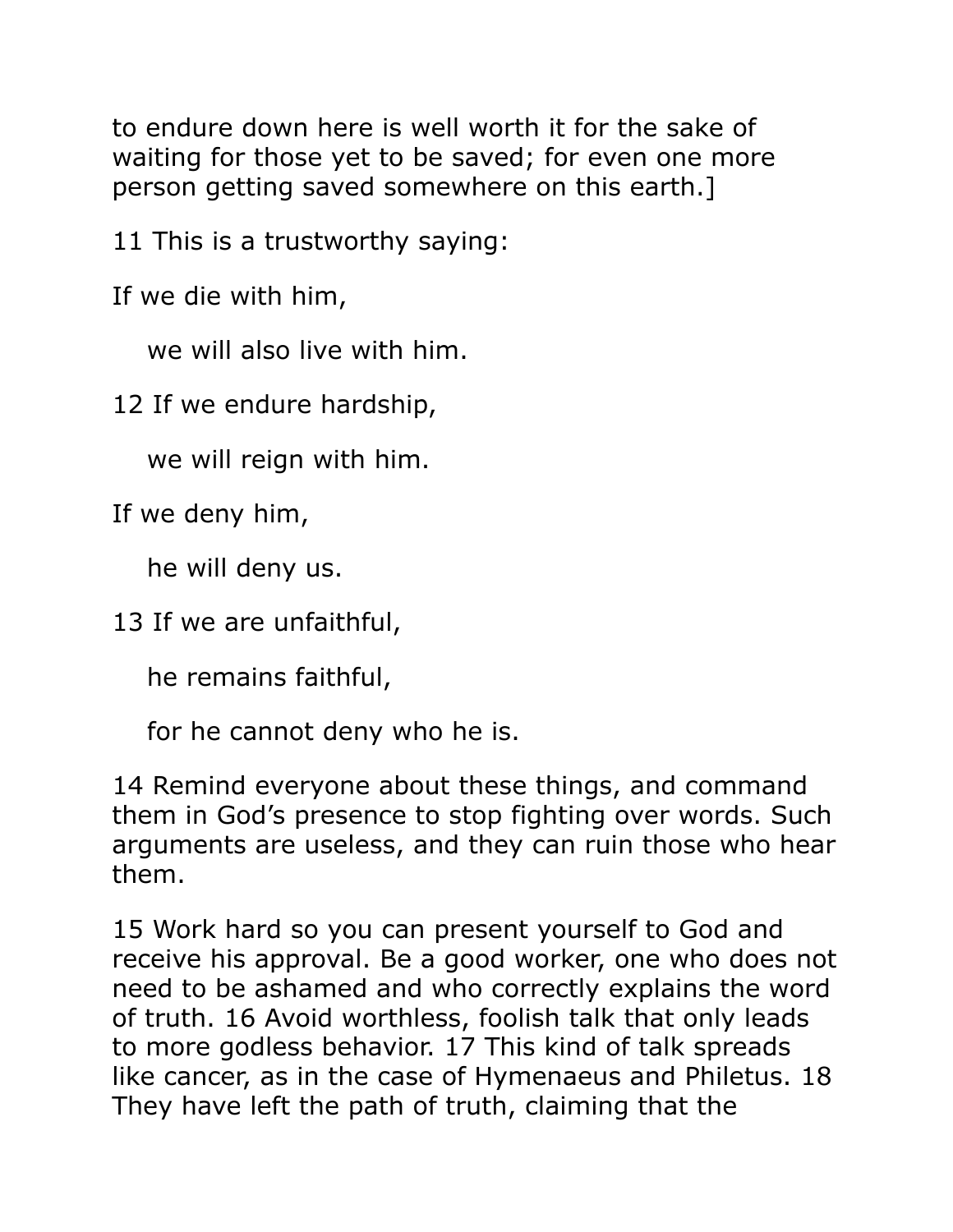resurrection of the dead has already occurred; in this way, they have turned some people away from the faith.

19 But God's truth stands firm like a foundation stone with this inscription: "The Lord knows those who are his," and "All who belong to the Lord have turned away from evil."

God Uses Pure Vessels

20 In a wealthy home some utensils are made of gold and silver, and some are made of wood and clay. The expensive utensils are used for special occasions, and the cheap ones are for everyday use. 21 If you keep yourself pure, you will be a special utensil for honorable use. Your life will be clean, and you will be ready for the Master to use you for every good work.

22 Run from anything that stimulates youthful lusts. Instead, pursue righteous living, faithfulness, love, and peace. Enjoy the companionship of those who call on the Lord with pure hearts.

23 Again I say, don't get involved in foolish, ignorant arguments that only start fights. 24 A servant of the Lord must not quarrel but must be kind to everyone, be able to teach, and be patient with difficult people. 25 Gently instruct those who oppose the truth. Perhaps God will change those people's hearts, and they will learn the truth. 26 Then they will come to their senses and escape from the devil's trap. For they have been held captive by him to do whatever he wants.

SECOND TIMOTHY 3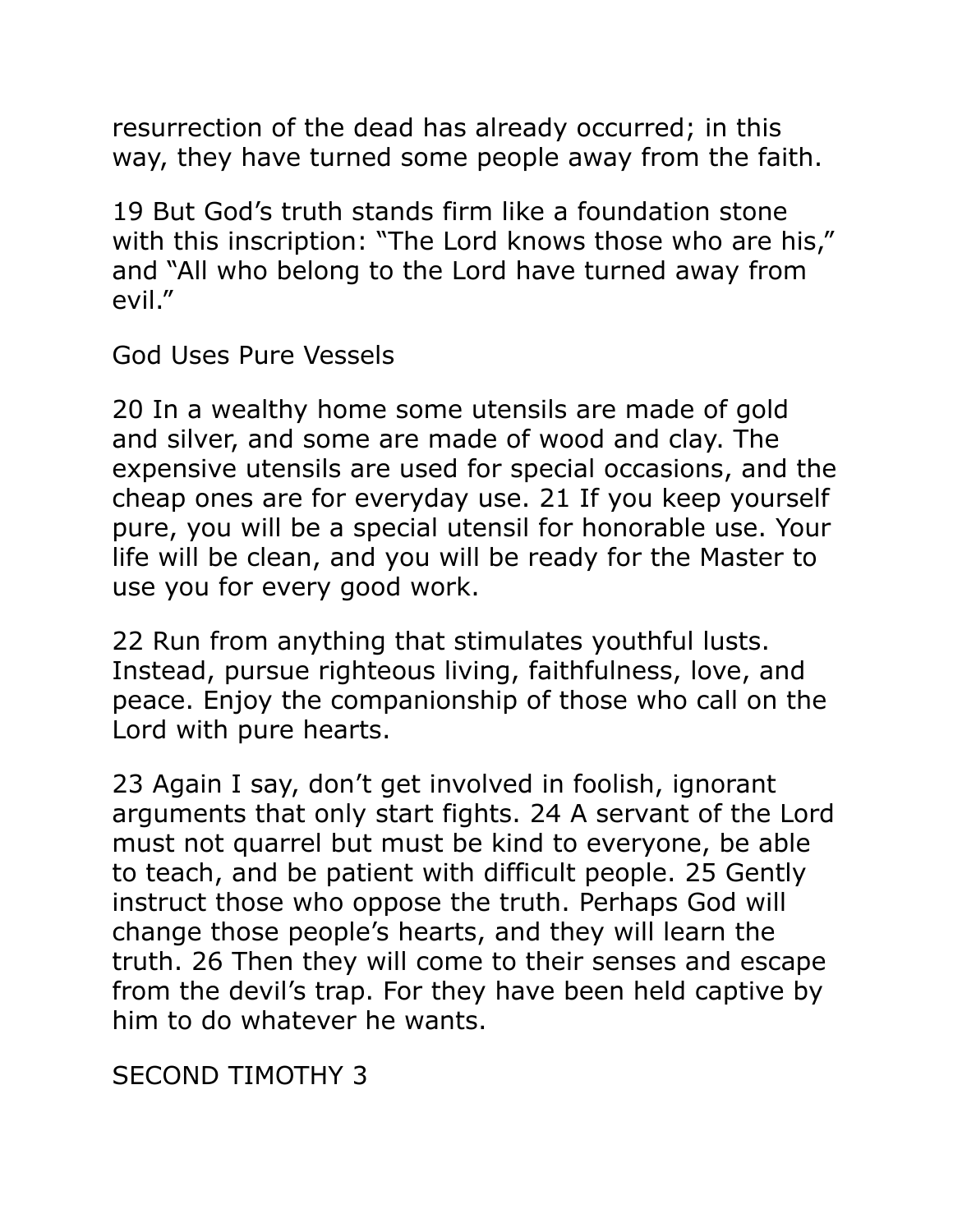You should know this, Timothy, that in the last days there will be very difficult times. 2 For people will love only themselves and their money. They will be boastful and proud, scoffing at God, disobedient to their parents, and ungrateful. They will have no respect for God or religious beliefs. 3 They will be unloving and unforgiving; they will slander others and be self-indulgent, showing no selfcontrol. They will be vicious and hate what is good. 4 They will betray their friends, be audacious, be puffed up with pride, and love pleasure rather than God. 5 They may follow a religion, but they will reject the One who could make them godly. Stay away from people like that!

6 They are the kind who work their way into people's homes and win the confidence of vulnerable women who are burdened with the guilt of sin and controlled by various desires. 7 (Such women are forever following new teachings, but they are never able to understand the truth.) 8 These teachers oppose the truth just as Jannes and Jambres opposed Moses. They have depraved minds and a counterfeit faith. 9 But they won't get away with this for long. Someday everyone will recognize what fools they are, just as with Jannes and Jambres.

10 But you, Timothy, certainly know what I teach, and how I live, and what my purpose in life is. You know my faith, my patience, my love, and my endurance. 11 You know how much persecution and suffering I have endured. You know all about how I was persecuted in Antioch, Iconium, and Lystra—but the Lord rescued me from all of it. 12 Yes, and everyone who wants to live a godly life in Christ Jesus will suffer persecution. 13 But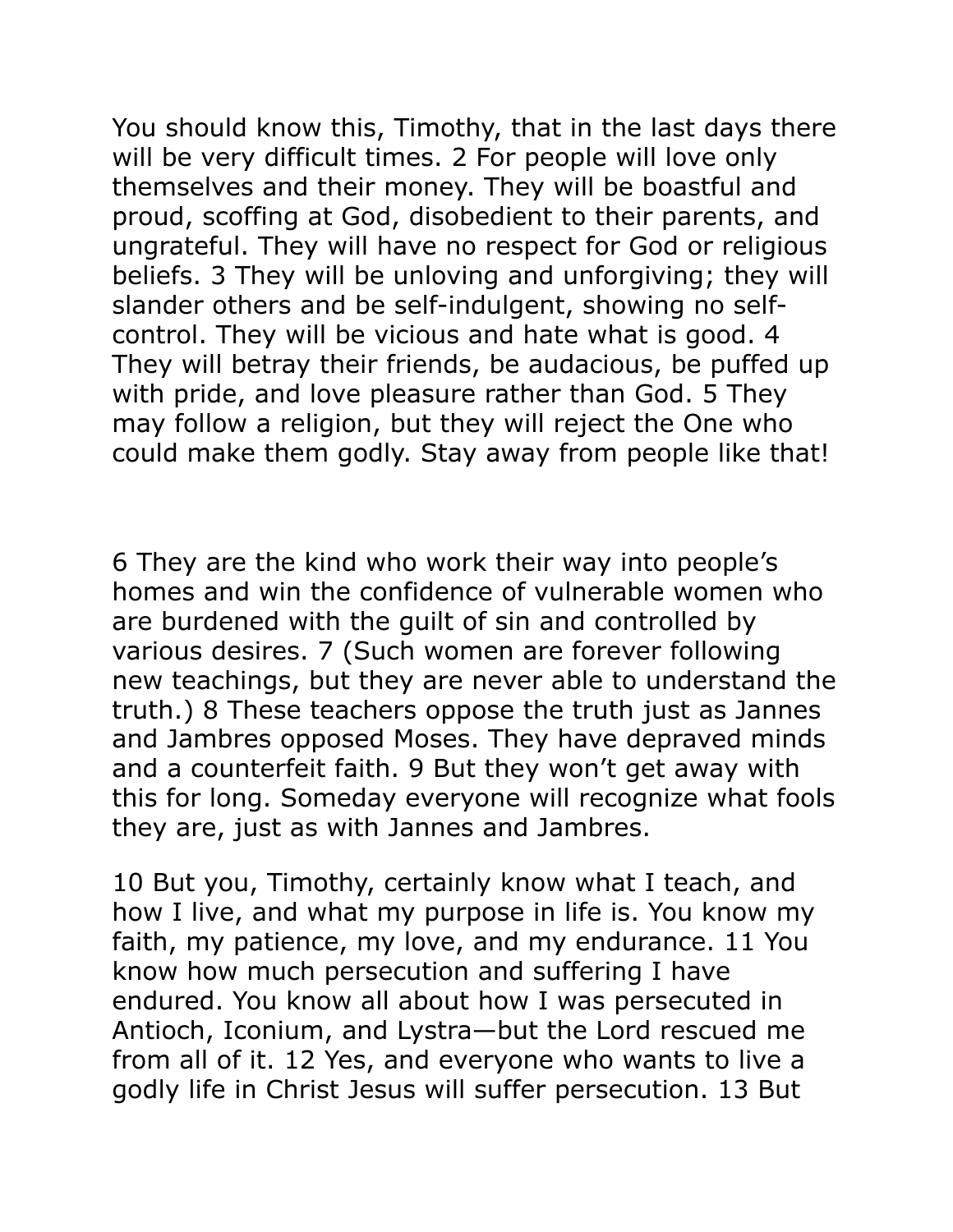evil people and impostors will flourish. They will deceive others and will themselves be deceived.

14 But you must remain faithful to the things you have been taught. You know they are true, for you know you can trust those who taught you. 15 You have been taught the holy Scriptures from childhood, and they have given you the wisdom to receive the salvation that comes by trusting in Christ Jesus. 16 All Scripture is inspired by God and is useful to teach us what is true and to make us realize what is wrong in our lives. It corrects us when we are wrong and teaches us to do what is right. 17 God uses it to prepare and equip his people to do every good work.

## SECOND TIMOTHY 4

I solemnly urge you in the presence of God and Christ Jesus, who will someday judge the living and the dead when he comes to set up his Kingdom: 2 Keep teaching the word of God. Be ready to teach it at all times, whether convenient or not to you or to your listeners. Patiently correct, rebuke, and encourage your people with sound biblical teaching.

3 For a time is coming when people will no longer listen to sound and wholesome teaching. They will follow their own desires and will look for teachers who will tell them whatever their itching ears want to hear. 4 They will reject the truth and chase after fairy tales.

5 But you should keep a clear mind in every situation. Don't be afraid of suffering for the Lord. Work at telling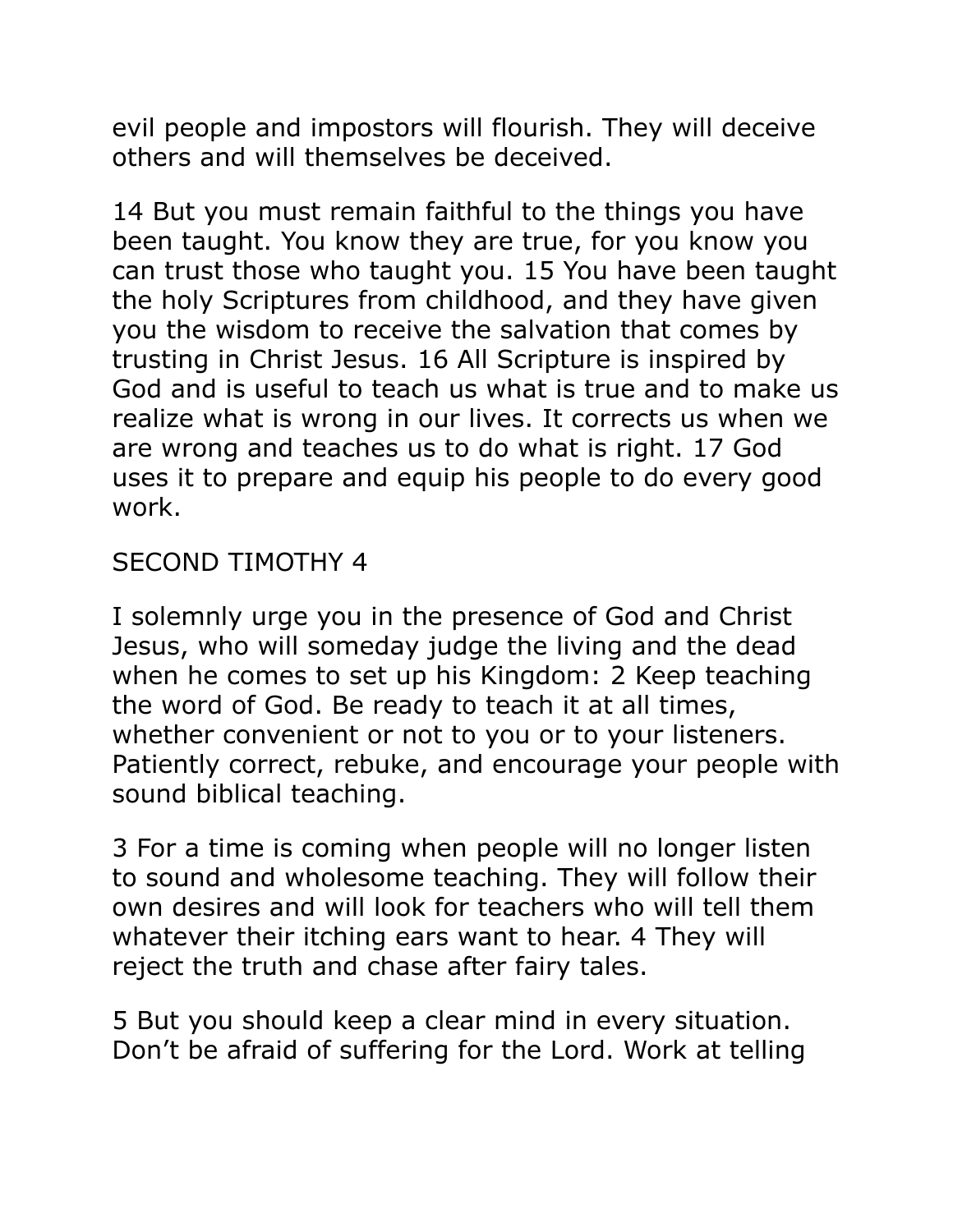others the Good News, and fully carry out the ministry God has given you.

6 As for me, my life has already been poured out as an offering to God. The time of my death is near. 7 I have fought the good fight, I have finished the race, and I have remained faithful. 8 And now the prize awaits me the crown of righteousness, which the Lord, the righteous Judge, will give me on the day of his return. And the prize is not just for me but for all who eagerly look forward to his appearing.

9 Timothy, please come as soon as you can. 10 Demas has deserted me because he loves the things of this life and has gone to Thessalonica. Crescens has gone to Galatia, and Titus has gone to Dalmatia. 11 Only Luke is with me. Bring Mark with you when you come, for he will be helpful to me in my ministry. 12 I sent Tychicus to Ephesus. 13 When you come, be sure to bring the coat I left with Carpus at Troas. Also bring my books, and especially my papers.

14 Alexander the coppersmith did me much harm, but the Lord will judge him for what he has done. 15 Be careful of him, for he fought against everything we said.

16 The first time I was brought before the judge, no one came with me. Everyone abandoned me. May it not be counted against them. 17 But the Lord stood with me and gave me strength so that I might preach the Good News in its entirety for all the Gentiles to hear. And he rescued me from certain death. 18 Yes, and the Lord will deliver me from every evil attack and will bring me safely into